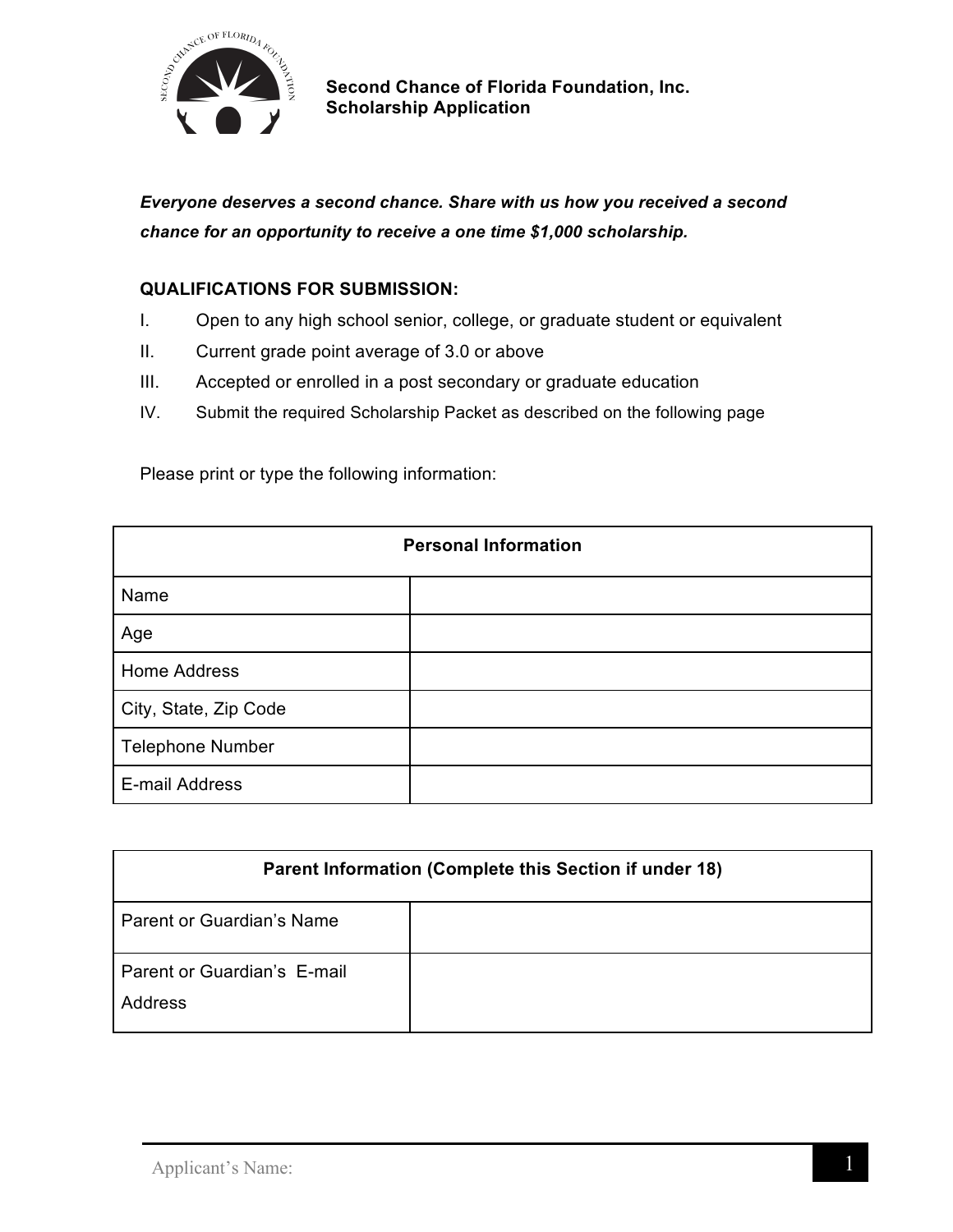

| <b>High School Information</b>                                    |  |
|-------------------------------------------------------------------|--|
| <b>Guidance Counselor's Name</b>                                  |  |
| Name of the High School you will<br>or have earned a diploma from |  |
| Actual or anticipated date of High<br><b>School Graduation</b>    |  |
| <b>High School Activities</b>                                     |  |

| <b>Post Secondary or Graduate School Information</b> |  |
|------------------------------------------------------|--|
| College(s) to which you have<br>applied              |  |
| College which you've been<br>accepted                |  |
| College which you now attend (If<br>applicable)      |  |
| Proposed field of study                              |  |

| Involvement                    |  |
|--------------------------------|--|
| <b>List Honors and Awards:</b> |  |
|                                |  |
|                                |  |
|                                |  |
| List Community Involvement:    |  |
|                                |  |
|                                |  |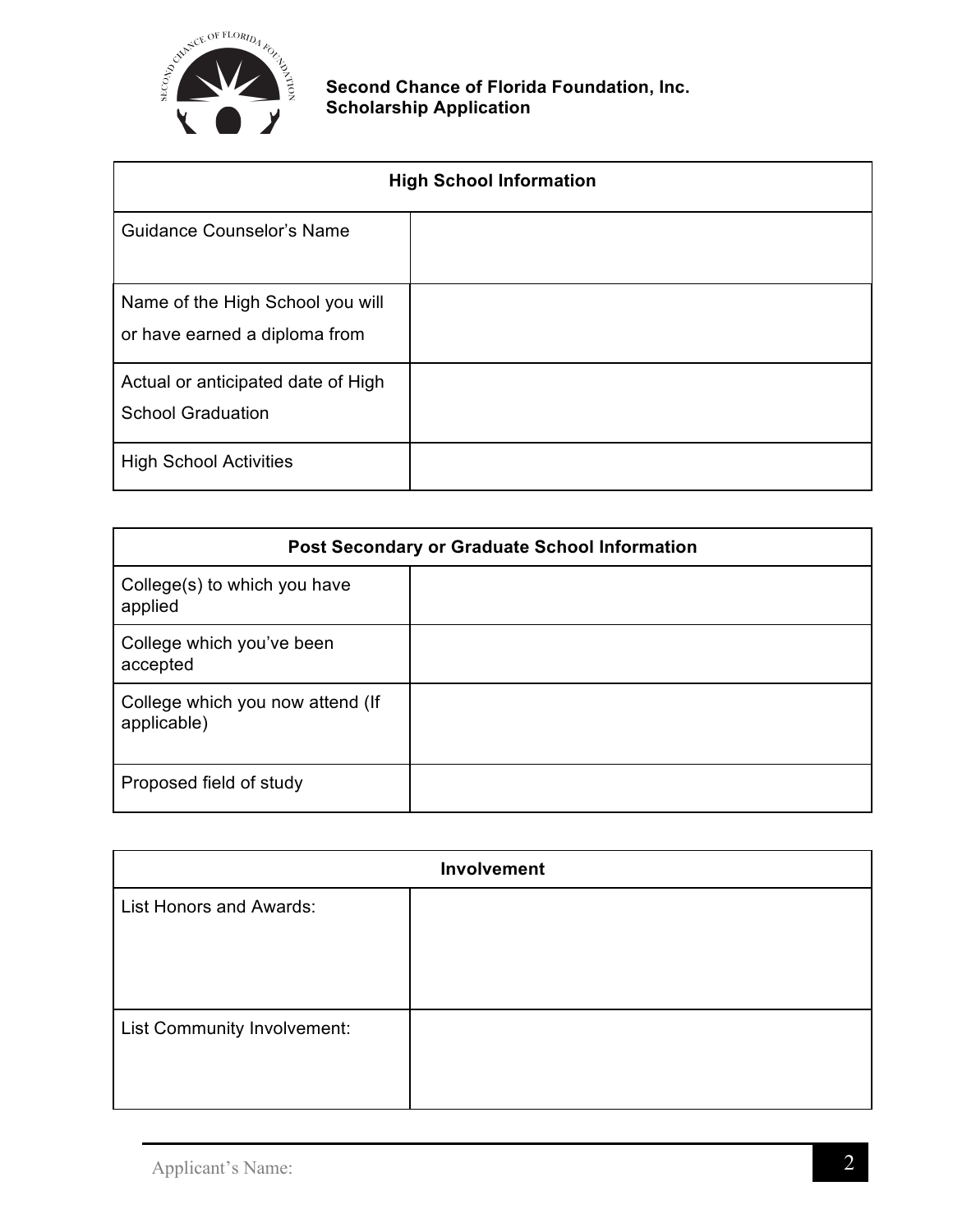

| <b>Employment Information</b> |  |
|-------------------------------|--|
| Provide Employment History:   |  |

| <b>Financial Information</b>                                                                  |  |
|-----------------------------------------------------------------------------------------------|--|
| <b>Provide Details of Current</b><br><b>Financial Aid/Scholarships</b><br>Received or Awarded |  |

Please submit the following documentation with this application:

A. An essay about what you think about when you hear the words, Second Chance (be creative). Specifically we would like to hear how you need a second chance or were given a second chance.

- B. SAT or ACT scores (if available)
- C. Letters of Recommendation School Officials
- D. Current School Transcript

## **Feel free to attach additional pages as needed.**

II. Type: One-time \$1,000 Scholarship Award

- III. Administration: The funds will be administered by the Board of Directors
- IV. Terms and Conditions:
- 1. The Funds will be used to provide a scholarship for the eligible students to attend a post secondary or graduate institution.
- 2. Criteria for the selection of the student may include but not limited to: financial need, academic merit, and the acceptance into a post secondary institution.

3. The Scholarship is a one time commitment and is not renewable. The Agreement can be modified and amended at any time by the board.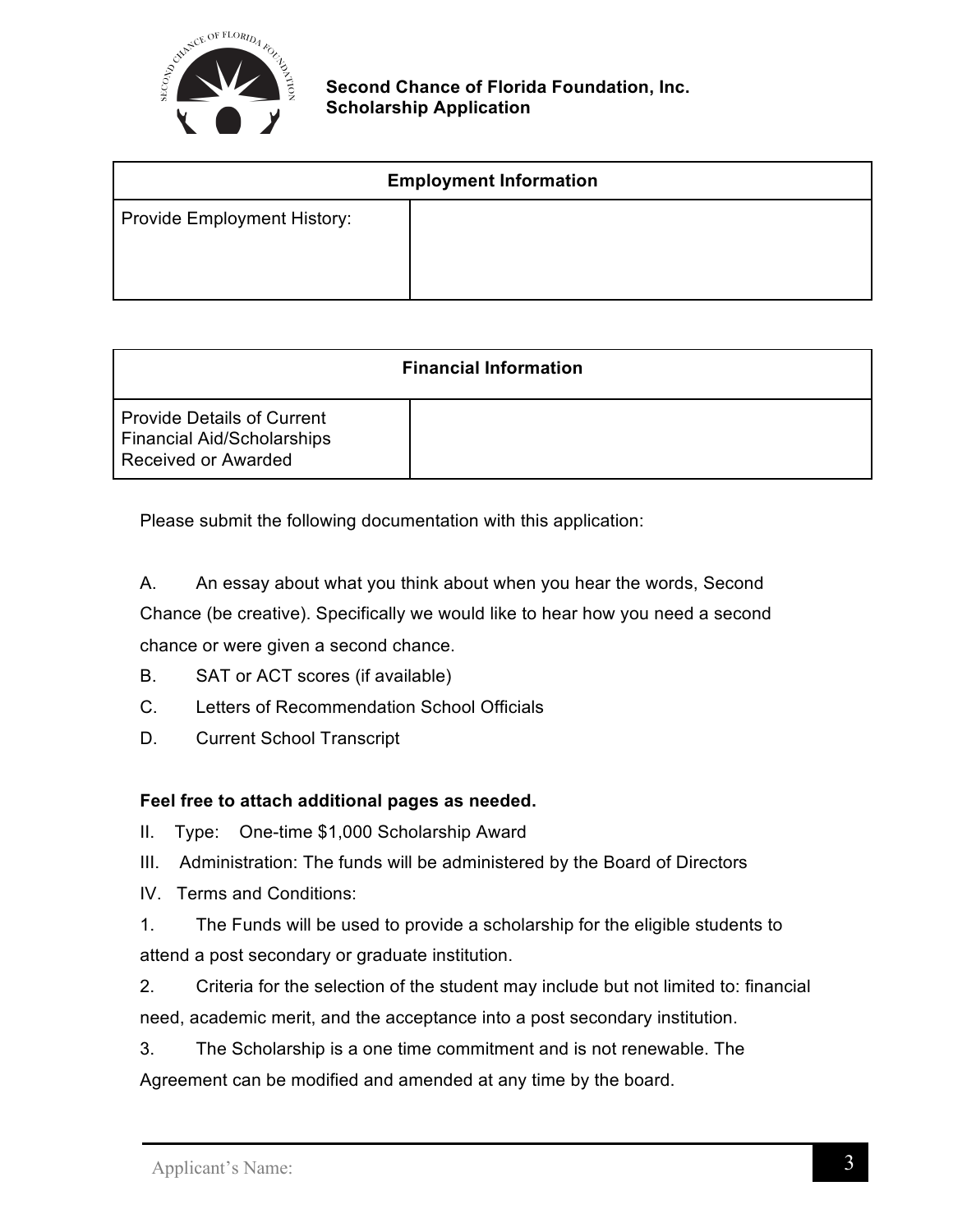

4. The student gives permission for Second Chance of Florida Foundation to recognize the student in all appropriate publications, and its partners and public information.

I SWEAR OR AFFIRM THAT ALL STATEMENTS INCLUDED IN THIS SCHOLARSHIP PACKET ARE TRUE, COMPLETE AND CORRECT TO THE BEST OF MY KNOWLEDGE. I AUTHORIZE THE USE OF MY PHOTO AND THE VERIFICATION OF ALL MATTERS THAT THE SECOND CHANCE FOUNDATION OF FLORIDA DEEMS RELEVANT TO MY APPLICATION, INCLUDING ALL STATEMENTS MADE IN THIS APPLICATION AND ANY ATTACHMENTS OR SUPPORTING DOCUMENTS TO DETERMINE MY ELIGIBILITY AND FITNESS FOR THE AWARD OF A SCHOLARSHIP. I AUTHORIZE YOU TO REQUEST AND RECEIVE SUCH INFORMATION FROM THE PEOPLE AND ENTITIES INCLUDED IN MY APPLICATION AND RELEASE SCCF FROM ALL LIABILITY THAT MIGHT RESULT FROM MAKING SUCH A VERIFICATION.

\_\_\_\_\_\_\_\_\_\_\_\_\_\_\_\_\_\_\_\_\_\_\_\_\_\_\_\_\_\_\_\_\_\_\_\_\_\_\_\_\_\_\_\_\_\_\_\_\_\_\_\_\_\_\_\_\_\_\_\_\_\_\_\_\_\_\_

\_\_\_\_\_\_\_\_\_\_\_\_\_\_\_\_\_\_\_\_\_\_\_\_\_\_\_\_\_\_\_\_\_\_\_\_\_\_\_\_\_\_\_\_\_\_\_\_\_\_\_\_\_\_\_\_\_\_\_\_\_\_\_\_\_\_\_

Parent or Legal Guardian Name, Signature, Date (If under 18)

Applicant's Name, Signature, Date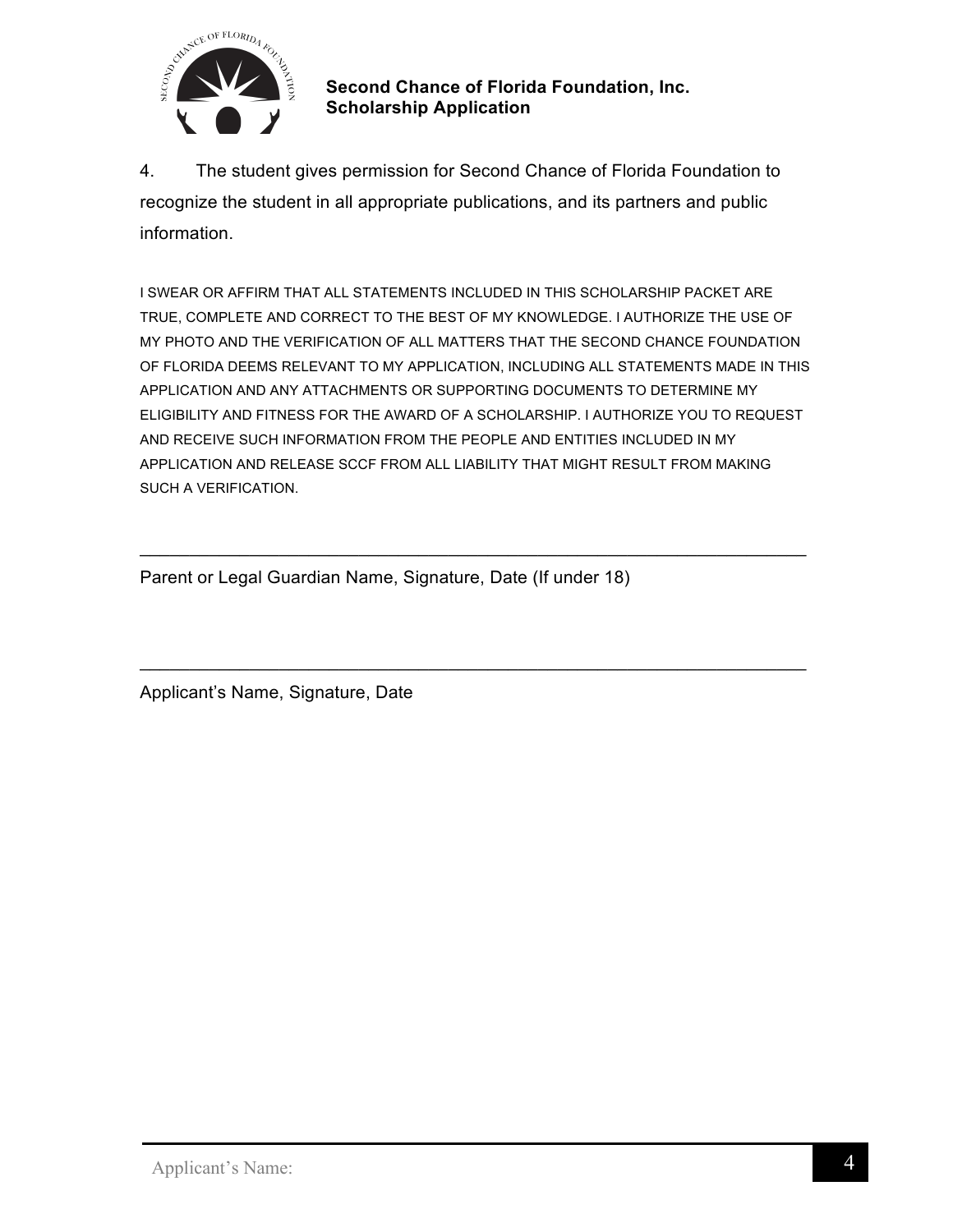

## **PHOTOGRAPHY & VIDEO RELEASE**

CHECK APPROPRIATE BOX:  $\|\cdot\|$  For an adult

For a minor under age of 18

In consideration of the opportunity to provide certain statements and participate in photography or audio/video taping in consideration of the Second Chance of Florida Foundation, I can be a set of myself and, in the case of a minor (the "Minor"), for myself and the Minor in my capacity as the Minor's parent/guardian, agree as follows:

I hereby consent to the recording of statements, photographs, and/or audio or video recordings taken of the Minor or me by the Second Chance of Florida Foundation or its contractors.

All statements, photographs, and/or audio or video recordings taken of the Minor or me by Second Chance of Florida Foundation or its contractors may be used by the Second Chance of Florida Foundation for promotional, commercial or other purposes as determined by the Second Chance of Florida Foundation anywhere in the world in its sole discretion. Neither the minor nor I will have any right to control the use or publication by the Second Chance of Florida Foundation of the statements, photographs, and/or audio or video recordings that I hereby consent to them using.

All statements, photographs, and/or audio or video recordings taken of the Minor or me by Second Chance of Florida Foundation or its contractors, shall be the sole property of the Second Chance of Florida Foundation. Neither the Minor nor I shall receive any compensation in connection with use of these statements, photographs and/or audio or video recordings for promotional, commercial or other purposes.

On behalf of the Minor and myself, I hereby release, waive and discharge any claims of any kind or nature arising out of or relating to the use of the statements, photographs and /or audio or video recordings against the Second Chance of Florida Foundation or any person or firm authorized by Second Chance of Florida Foundation to publish said materials ("Publisher"). Such release, waiver and discharge shall also extend to all affiliated companies, shareholders, directors, officers, employees, agents and assigns of the Second Chance of Florida Foundation and any Publisher.

This Release shall be binding upon the Minor and me, and our respective successors, heirs, assigns, and executors, administrators, spouse or next of kin.

I HAVE READ THIS DOCUMENT AND I UNDERSTAND THAT I GIVE UP SUBSTANTIAL RIGHTS ON BEHALF OF THE MINOR AND MYSELF (INCLUDING RIGHTS RELATING TO PUBLICITY AND PRIVACY WITH RESPECT TO THE COMMERCIAL USE OF ANY STATEMENTS, PHOTOGRAPHS, AND/OR AUDIO OR VIDEO RECORDINGS) FOR USE AS SEEN FIT BY THE SECOND CHANCE OF FLORIDA FOUNDATION.

| <b>Print Name (Applicant)</b> | Signature (Applicant) | Date |
|-------------------------------|-----------------------|------|
|                               |                       |      |

Print Name (Parent/Guardian) Signature (Parent/Guardian) Applicant's Age (If Minor)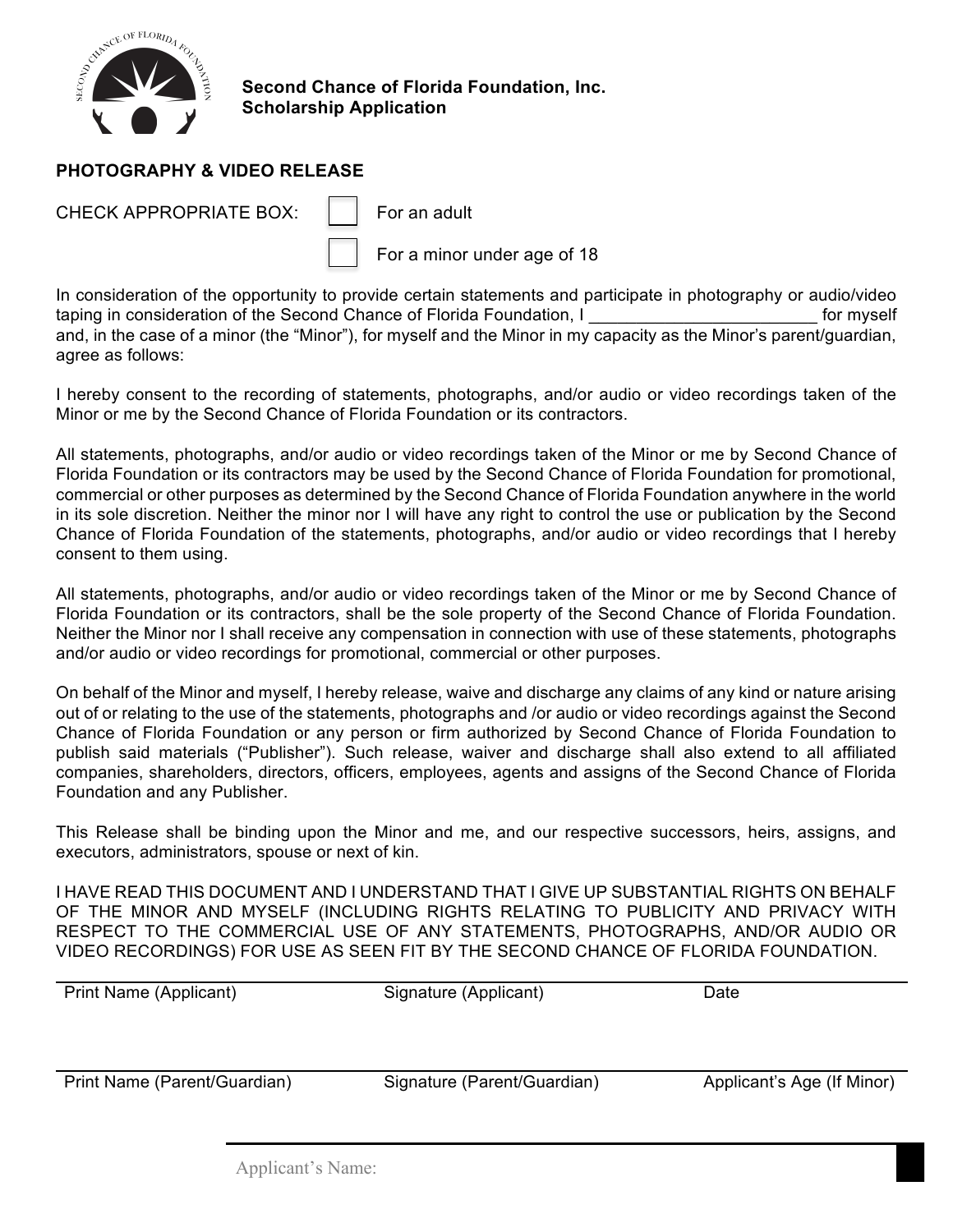

## Mail, deliver in person, or e-mail your scholarship packets to:

The Umansky Law Firm 1945 East Michigan St. Orlando, Fl 32806 info@secondchanceofflorida.com

IF YOU HAVE QUESTIONS, PLEASE CALL: 407-853-8551

Applicant's Name: